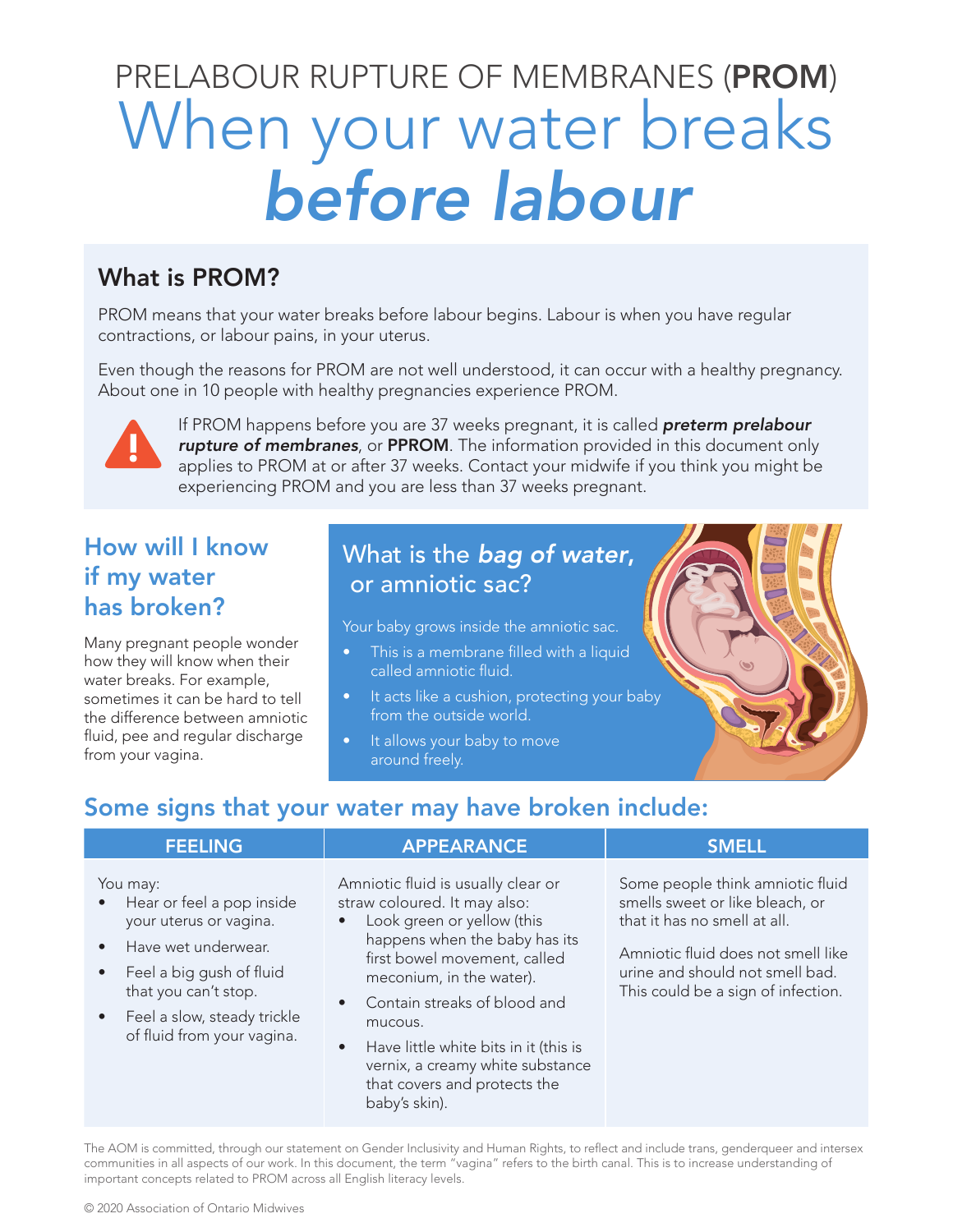# What should I do if I think my water has broken?

Your midwife will talk to you about when and how to contact them if you think your water has broken. They will explain when you may need to contact them right away, and when it may be okay to wait until morning to contact them if your water breaks in the middle of the night.



# Helpful tips if you think your water has broken:

- Remember that PROM is common and, in most cases, is NOT an emergency.
- To help lower the small chance of infection:
	- » Do not put anything into your vagina (no fingers or tampons, no sex).
	- » Do not take baths until active labour (showers are okay).

#### Active labour means your contractions are:

REGULAR AND STRONG LESS THAN FIVE MINUTES APART CHANGING YOUR CERVIX

- Put on a pad. If your water is broken, it will keep leaking. You will need to wear a pad to keep you dry.
- Take note of:
	- » The time your water broke, or when you think it broke if you aren't sure.
	- » How much water is leaking.
	- The colour of the fluid.
- Eat and drink normally.
- Get some rest. You can continue with your usual activities, but remember that resting is important to help you get ready for labour. It's a good idea to lie down and take naps.

# Ask your midwife what to do and when to contact them if your water has broken. Write down those specific instructions here: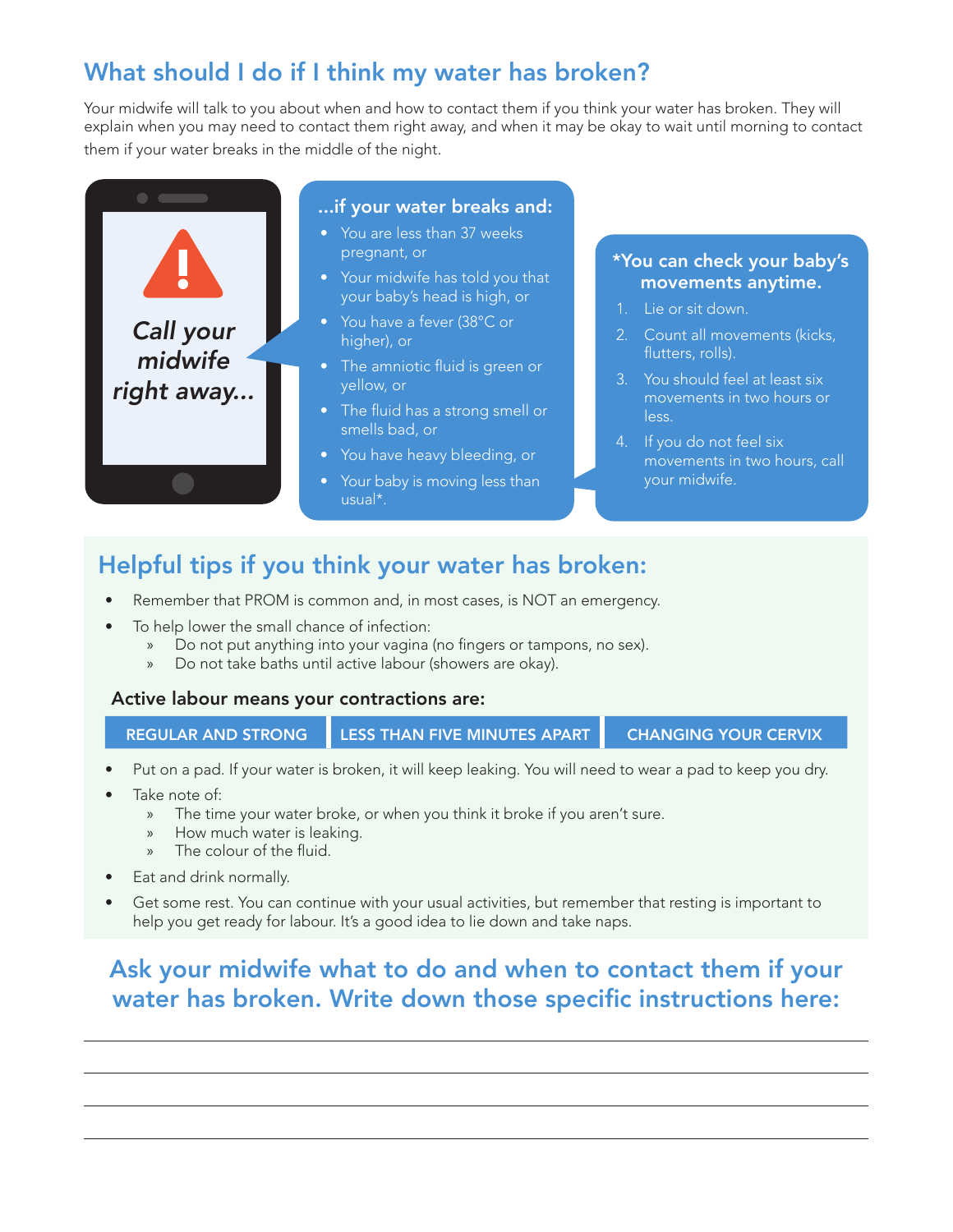

#### What happens after we know my water has broken?

Once your water has broken, you will likely go into labour on your own within the next few hours or days. Many people experience an initial quiet period without contractions.

Most people (75%) have their baby within 24 hours after their water breaks.

Almost all people (95%) have their baby within 72 hours after their water breaks.

#### What about infection?

If you have PROM, the risk of infection for you and your baby is very low.

# There are three types of infection that can happen with PROM:

Chorioamnionitis: an infection in the uterus Endometritis: an infection in the uterus after the baby is born Newborn infection: an infection in the baby's bloodstream

# The chance of getting an infection due to PROM:

- Is lowest in the first 24 hours after your water breaks (75% of people will have their baby in this time even without a medical induction). Even if your baby is born after 24 hours of PROM, the chance that you or your baby will develop an infection is still very low.
- Increases slightly the longer your water is broken before you give birth.
- Is similar whether you wait for labour to start on its own or choose a medical induction if you have no internal exams until you are in active labour. An internal exam is when a health care provider puts their fingers in your vagina to check on how your cervix is opening. Internal exams can increase the chance of infection by putting bacteria into the vagina.

# What options do I have after my water has broken?

Your midwife will discuss two options with you:

MEDICAL INDUCTION (taking a drug that gets your labour started)

WAITING FOR LABOUR TO START ON ITS OWN (this may include natural methods of starting your labour)

Although both of these are generally safe options, sometimes there are reasons your midwife may recommend a medical induction, such as:

- You have signs of infection. There is a small chance that you or your baby could develop an infection following PROM. Some signs of infection include:
	- » Fever
	- » Your baby's heart rate is high
	- » Your amniotic fluid smells bad
- Your baby passed meconium (its first bowel movement) into the amniotic fluid.
- You are group B streptococcus (GBS) positive.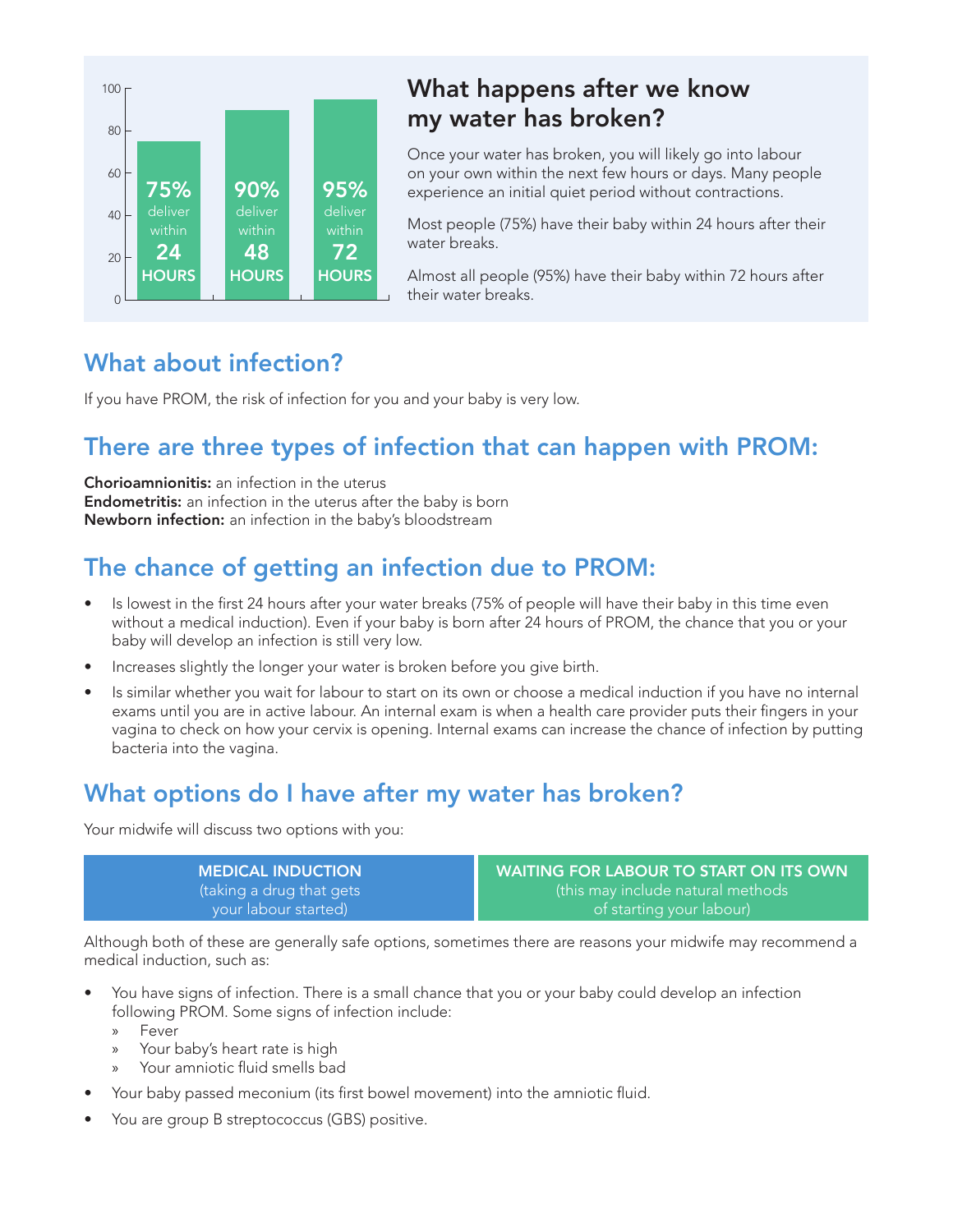# Medical induction of labour **Waiting for labour**

#### *What is it?*

Your labour is started with a drug: misoprostol rour labour is started with a drug: misoprostol waiting for labour to begin on its own.<br>and/or oxytocin.

- This may include non-medical ways of starting labour:
	- » Castor oil.
	- » Nipple stimulation, often with a breast pump.
	- » Acupuncture.

#### *How long will it take for labour to start?*

Most people will go into labour within 24 hours from when the medical induction starts. Most people will give birth within six to 28 hours of going into labour.

Most people will go into labour within 24 hours of their water breaking.

#### *Where will it take place?*

Medical inductions must take place in the

Iviedical inductions must take place in the waiting for labour to start on its own usually<br>hospital. happens at home.

#### *What can I expect?*

Some people need a drug called misoprostol to help get their cervix ready for labour. Misoprostol is a pill that you swallow.

When your cervix is ready for labour, you will be given a drug called oxytocin through an IV drip.

Oxytocin and misoprostol lead to strong contractions that may be stressful for babies. Their heart rate needs to be watched carefully. This is done with a machine called an electronic fetal monitor (EFM).

It can be hard to move around with EFM because you are attached to a machine. This may make labour feel more painful. Some hospitals have wireless EFM, called telemetry, which allows you to move around more. You can ask if telemetry EFM is available at your hospital.

Hospital staff may or may not be part of your care during the induction. Some hospitals have policies that mean midwives need to transfer your care to a doctor for induction. If this happens, your midwife will continue to provide supportive care, comfort and information. Care will be transferred back to your midwife after the birth.

You will be able to rest at home while you wait.

Your midwife can discuss with you natural ways to start labour.

Your midwife will check in with you regularly to make sure that you and your baby are healthy.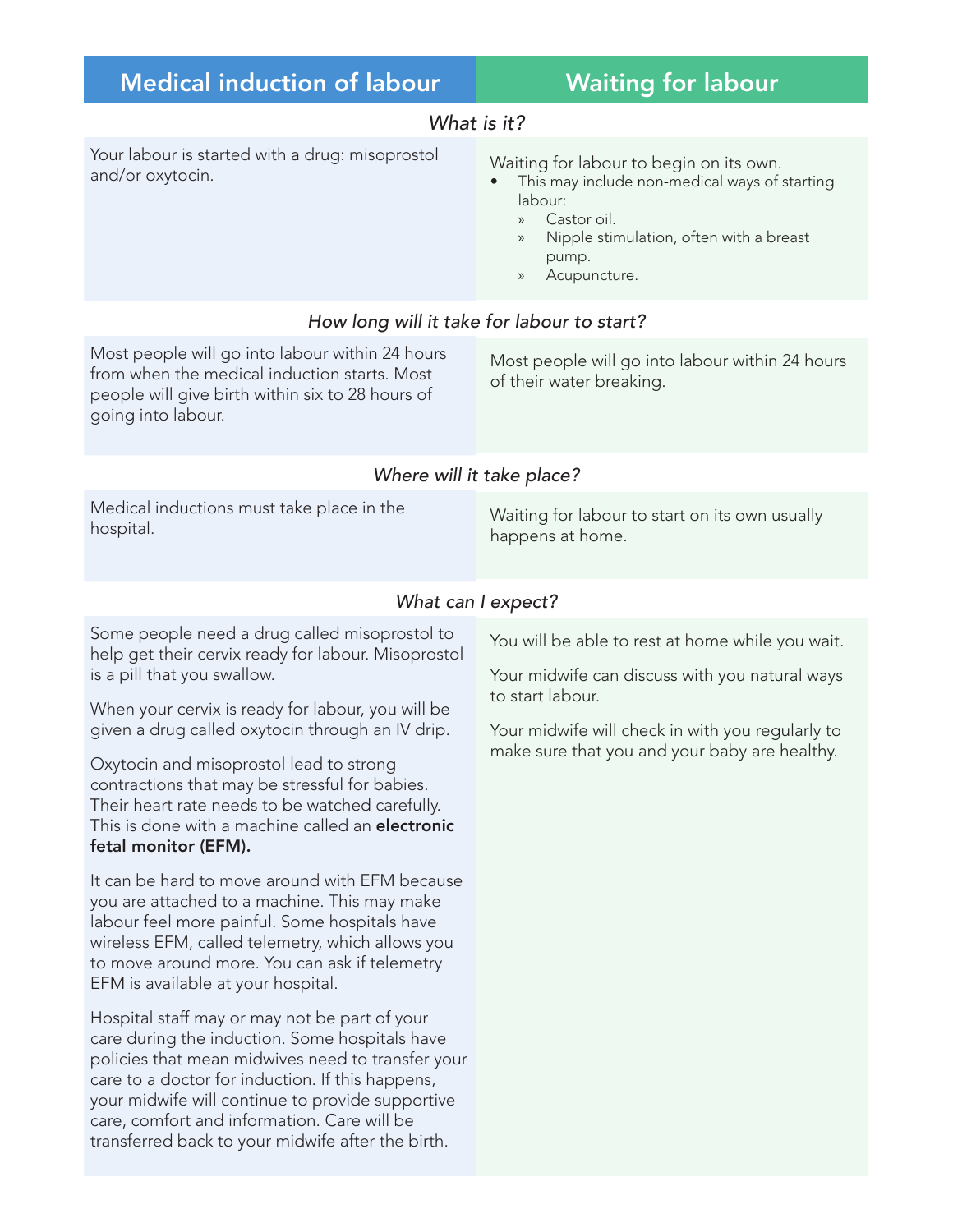

*Note that the difference in infection rates between medical induction of labour and waiting for labour to* 

start on its own are "not statistically significant." This means that the differences could be due to chance.

#### *What about pain management?*

You may be more likely to ask for an epidural during a medical induction of labour. An epidural is a form of pain relief that involves using a needle to put a small tube into the space around your spinal cord. Pain medication is given through the tube to block pain in the lower half of your body.

#### You may be less likely to ask for an epidural if you wait for labour to start on its own.

#### *What happens after I decide?*

If you have decided to have a medical *induction of labour*:

Your midwife will let you know when to go to the hospital to get things started.

#### If you have decided to *wait for labour to start on its own*:

Your midwife will let you know when you should contact them, for instance:

- If you go into active labour.
- If you develop signs of infection.
- If you would like a change in plan.
- If you have questions or concerns.